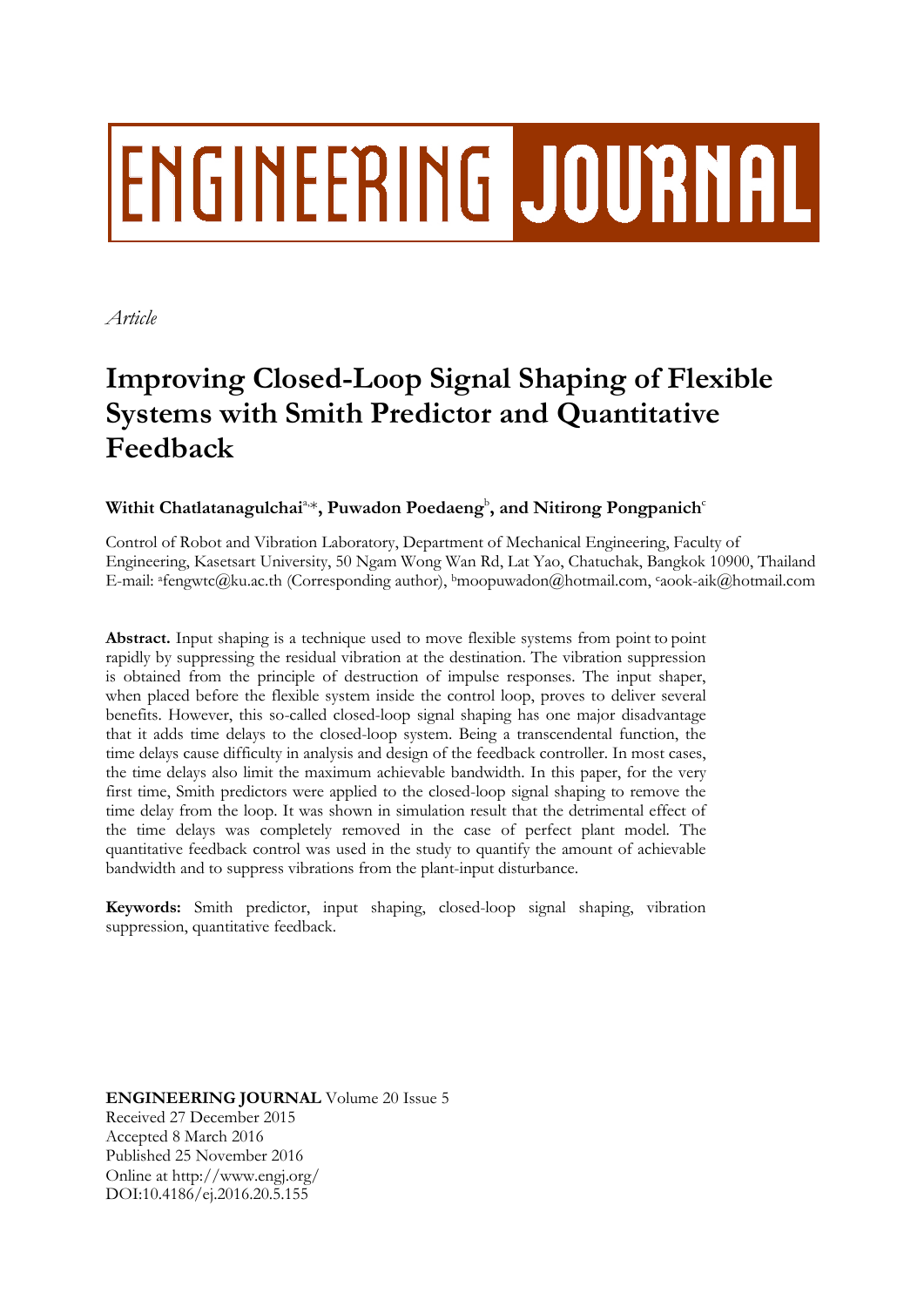#### **1. Introduction**

Flexible systems, when moved from point to point rapidly, exhibit residual vibration at their destination. Input shaping technique suppresses this residual vibration by superposition and cancellation of impulse responses. Impulse sequence is formed as an input shaping filter and implemented as an FIR filter. The amplitudes and time locations of the impulses are computed to obtain complete cancellation of impulse responses. The input shaping technique was originally proposed by Smith in [1] under the name *Posicast control*. It was later made more robust to uncertainty in the mode parameters by Singer and Seering in [2] and was given the name *Input shaping*.

Since its origin in the 50's, the input shaping technique has found numerous applications with flexible systems. Cranes are among the most popular applications of the input shaping technique due to the requirement to suppress payload swing. Notable literature includes those of gantry crane [3], bridge crane [4], tower crane [5], and boom crane [6]. Robot manipulators have flexibility in their joints and links that have to be taken into account during the design. Literature includes those of flexible-link robot [7] and flexible-joint robot [8]. Input shaping has also been used in suppressing the liquid sloshing in container [9], suppressing vibration of the flexible appendages of the flexible spacecraft [10], suppressing probe vibration in coordinate measuring machine (CMM) [11], designing cam profile that reduces vibration of the camfollower system [12], reducing vibrations during small motion and unloading operations of a telescopic handler [13], suppressing vibration in a cherry picker due to its flexible joints [14], suppressing the oscillatory transients in a dual-solenoid positioning servo actuator [15], and eliminating bouncing in a micro-electro-mechanical-system (MEMS) contact switch [16].

The input shaping filter can be placed either outside the loop or inside the loop. Outside-the-loop input shaping filter is designed from the mode parameters (natural frequency and damping ratio) of the closed-loop system. It can only suppress vibration from the reference signal. However, there is no detrimental effect from the time delay of the input shaper because the input shaper is placed outside the loop. When the input shaper is placed inside the loop before the flexible plant, so-called *closed-loop signal shaping* (CLSS) [17], the input shaper is designed from the mode parameters of the flexible plant.

The CLSS offers several advantages over the outside-the-loop input shaping because, in CLSS, the input shaping filter becomes a part of the closed-loop system. First, CLSS can suppress the vibrations induced by the reference signal, the plant-output disturbance, and noise. Second, CLSS can easily be designed for flexible plants that have hard nonlinearities. The hard nonlinearities, such as actuator saturation, deadzone, and backlash, can modify the input-shaped command thus reduce its vibrationreducing performance. In CLSS, the input shaper is placed directly before the hard nonlinearities; therefore, it is easy to design the input shaper such that its input-shaped command will not be modified by the hard nonlinearities. Third, CLSS can be used to greatly improve control performance of the human operator, performing manual control of the flexible system. In manual control, the human operator is the feedback controller. It was shown by Potter and Singhose in [18] that human can control the flexible system better when there is an input shaper placed in front of the flexible system to reduce its vibration.

Nevertheless, because the input shaper contains time-delay terms, the CLSS bring the time delay into the closed-loop system, which is the major disadvantage of the CLSS. The closed-loop characteristic equation of the system with CLSS possesses exponential time-delay function. Since the exponential function is transcendental, it is difficult to analyze the stability property or to design a controller for the system. For example, Huey and Singhose [19] showed that, with CLSS, there are infinitely many root locus branches. Only in simple cases, a finite number of root locus branches closest to the real axis can be used in stability analysis. From the root locus stability analysis, Huey and Singhose [19] pointed out that CLSS requires quite an accurate plant model to avoid unexpected instability. Huey and Singhose [20] showed that CLSS cannot suppress the vibration induced by the plant-input disturbance or by non-zero initial conditions. Moreover, it is a well-known fact [21] that time delay in the loop can limit the maximum achievable bandwidth and phase margin and; therefore, limit the performance of the control system.

Smith predictor was proposed by Smith in [22] to compensate the effect of the time delay. In the case of having perfect plant model, that is, the plant model is exactly the same as the actual plant, the Smith predictor eliminates the time delay from the closed-loop characteristic equation. As a result, one can design the feedback controller as if the time delay did not exist in the loop. However, the Smith predictor has several disadvantages of its own. First, when the plant model mismatches the actual plant, the time delay will not be removed completely from the loop; therefore, the Smith predictor can only minimize the effect of the time delay, allowing tighter control to be used. Moreover, the remaining time delay in the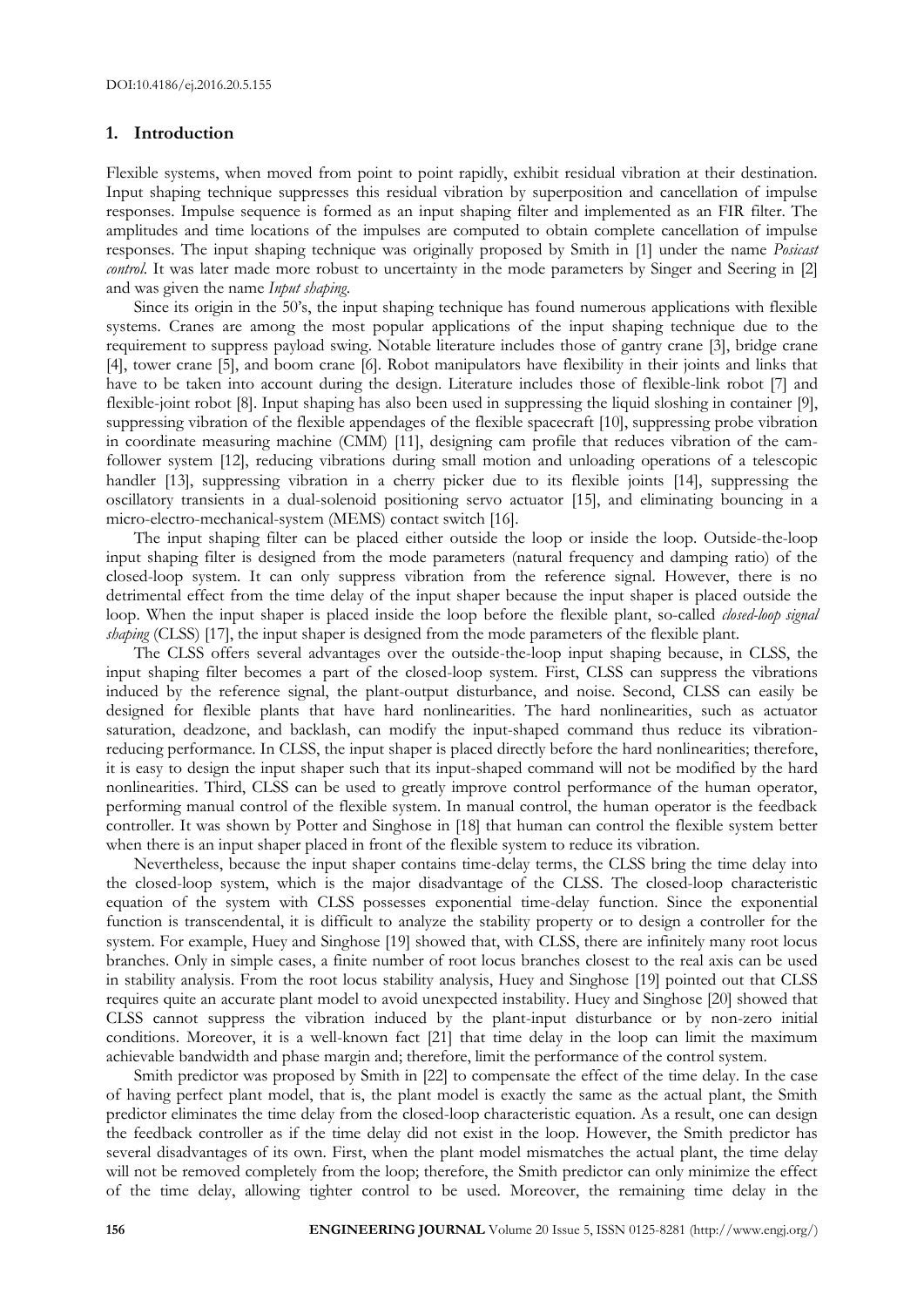characteristic equation can affect the stability. Second, if the process has an integrator (as is normally the case of the flexible system), a constant plant-input disturbance may result in non-zero steady-state tracking error. Both disadvantages will be investigated in this paper.

The Smith predictor was applied to the CLSS in our pioneering work [23]. This paper expands on the work in [23], yet it still remains one of the very first work that proposes this idea. Robust stability and robust performance (the case when the plant model differs from the actual plant) of the proposed technique is explored in this paper. When the plant model differs from the actual plant, unexpected result such as instability may occur from using Smith predictor, depending on the type of plant and controller.

In this paper, classical Smith predictor was applied to the CLSS. The quantitative feedback control [24] was used as the primary feedback controller. The paper offers the following advantages over the existing CLSS:

- The Smith predictor removes the time delay of the input shaper from the characteristic equation. As a result, the feedback controller can be designed as if the time delay was not present.
- To avoid unexpected instability caused by the CLSS when the plant model is uncertain, a quantitative feedback control was used to ensure stability for all expected plant uncertainties.
- The quantitative feedback control was used to reject the vibration induced by the plant-input disturbance or by non-zero initial conditions.
- All the advantages of the CLSS are still preserved with the proposed technique.

This paper is organized in the following way. Section 2 introduces the input shaping technique, the classical CLSS, the CLSS with classical Smith predictor, and the flexible system with one flexible mode that will be used in simulation. Section 3 contains the CLSS with Smith predictor and quantitative feedback control, together with simulation result. Section 4 presents conclusions and future work.

#### **2. Closed-Loop Signal Shaping with Smith Predictor**

#### **2.1. Input Shaping**

A floating oscillator plant with transfer function

$$
P(s) = \frac{\omega_n^2}{s^2 + 2\zeta\omega_n s + \omega_n^2},\tag{1}
$$

where  $\omega_n$  is the natural frequency and  $\zeta$  is the damping ratio, has two oscillatory poles at  $s_{1,2} = -\zeta \omega_n \pm j\omega_d$ , where  $\omega_d = \omega_n \sqrt{1 - \zeta^2}$  is the damped natural frequency.

A *zero-vibration* (ZV) input shaper [2] has transfer function

$$
IS_{ZV}(s) = A_1 + A_2 e^{-t_2 s}, \tag{2}
$$

where  $A_1 = 1/(1+K)$ ,  $A_2 = K/(1+K)$ ,  $t_2 = \pi/\omega_d$ ,  $K = \exp(-\zeta \pi/\sqrt{1-\zeta^2})$ . It is easy to show that  $IS_{ZV}(s_{1,2})=0$ , which means that the input shaper uses its zeros to cancel the plant's two oscillatory poles to remove the vibratory mode from the system, resulting in zero residual vibration. In fact, the input shaper (2) has infinitely many zeros, as can be shown by setting  $A_1 + A_2 e^{-t_2(\sigma + j\omega)} = 0$ , resulting in  $\sigma = -\zeta \omega_n$  and  $\omega = \pm k\omega_d$ ,  $k = 1, 3, 5, ...$  Note that the pair of input shaper's zeros that is the closest to the real axis is used to cancel the plant's two oscillatory poles, yielding the shortest input shaper duration  $t_2$ .

It can be seen that the input shaper (2) requires the knowledge of the mode parameters  $\omega_n$  and  $\zeta$ . For more robustness to parameter uncertainty, multiple zeros of the input shaper can be placed over the plant's oscillatory poles, leading to the so-called *zero-vibration-and-derivative* (ZVD<sup>k</sup> ) input shaper with transfer functions

$$
IS_{ZVDK}(s) = (A_1 + A_2 e^{-t_2 s})^{k+1}, k = 1, 2, 3, ...
$$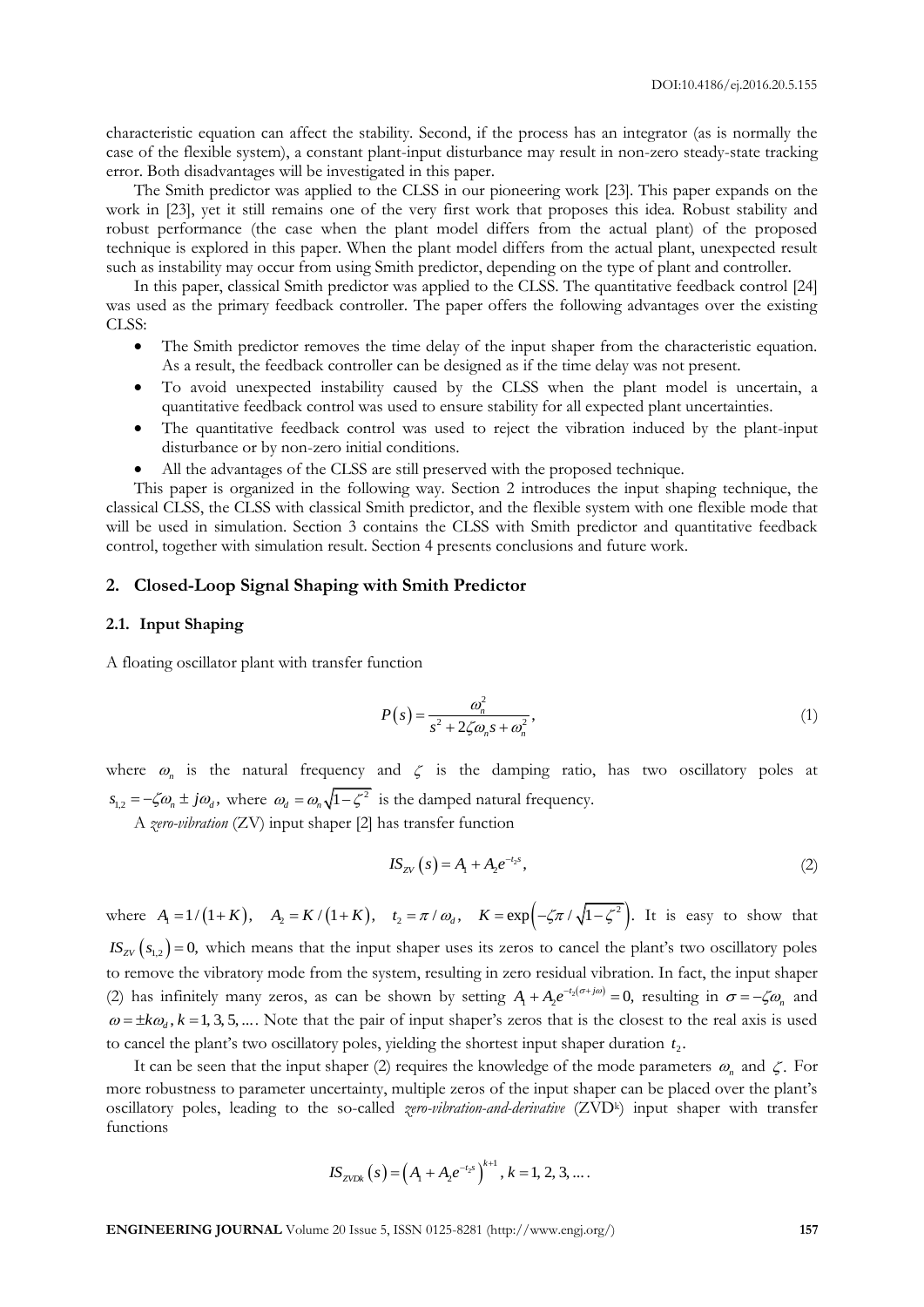#### **2.2. Classical CLSS**

Consider the classical closed-loop signal shaping [17] as shown in Fig. 1. *P* represents a flexible system, whose transfer function is

$$
P(s) = P_n(s) / P_d(s),
$$

where  $P_n$  and  $P_d$  are the numerator and denominator of  $P$ . *IS* is the input shaper.  $C$  represents a primary controller. *NL* represents the hard nonlinearities. *r* is the reference signal; *u* is the control effort;  $d_i$  is the plant-input disturbance;  $d_o$  is the plant-output disturbance; *n* is the noise, and *y* is the output of interest.



Fig. 1. Classical closed-loop signal shaping.

The closed-loop transfer functions from each external signal to the output y of the CLSS in Fig. 1 are  
\n
$$
y(s) = \frac{P(s)IS(s)C(s)}{1+P(s)IS(s)C(s)}r(s) + \frac{P(s)}{1+P(s)IS(s)C(s)}d_t(s) + \frac{1}{1+P(s)IS(s)C(s)}d_0(s)
$$
\n
$$
= \frac{P_n(s)IS(s)C(s)}{P_d(s) + P_n(s)IS(s)C(s)}r(s) + \frac{P_n(s)}{P_d(s) + P_n(s)IS(s)C(s)}d_t(s) + \frac{P_d(s)}{P_d(s) + P_n(s)IS(s)C(s)}d_0(s).
$$
\n(3)

By inspecting the transfer functions above, the first advantage of the CLSS that it can suppress the vibrations induced by  $r, d_o$ , and  $n$  can be stated.  $P_d(s)$  contains oscillatory poles of the flexible plant  $P(s)$ ; therefore, the oscillatory poles are also the poles of the closed-loop transfer functions. For the closed-loop transfer function from r to y, the zeros of  $IS(s)$  are designed to cancel with those of  $P_d(s)$ , so the vibration induced by  $r$  is suppressed. For the closed-loop transfer function from  $d_o$  to  $y$ , the zeros of  $P_d(s)$  cancel with the oscillatory poles of the plant, so the vibration induced by  $d_o$  is also suppressed. The transfer function from  $n$  to  $y$  is merely the negative of that from  $r$  to  $y$ ; hence, the vibration induced by the noise  $n$  can also be suppressed. The second advantage of the CLSS that it can easily be designed for flexible plants with hard nonlinearities can be explained by inspecting the CLSS diagram in Fig. 1. The hard nonlinearity, *NL*, can be actuator saturation, deadzone, or backlash. *NL* changes the shaped signal coming out of the input shaper, *IS*, so the performance of the input shaper is degraded. With the CLSS, an inverse of the nonlinearity, *NL*, can be placed before the input shaper, *IS*, so the shaped output coming out of the input shaper will not be altered by the nonlinearity, *NL*; therefore, the performance degradation can be avoided. The third advantage of the CLSS that it can be used to improve human control of the flexible system can also be shown by inspecting the CLSS diagram in Fig. 1. In manual control, human is used as the primary controller, *C*, with eyes aiming at the output, *y*, of the flexible plant and hand gives the control effort, *u*. With CLSS, where an input shaper, *IS*, is placed before the flexible plant, *P*, the output, *y*, will not oscillate; hence, the human control performance is improved. This result was confirmed in [18].

The first disadvantage of the CLSS is that it cannot be used to suppress the vibration induced by the plant-input disturbance,  $d_i$ . This fact can be seen from the closed-loop transfer function from  $d_i$  to y.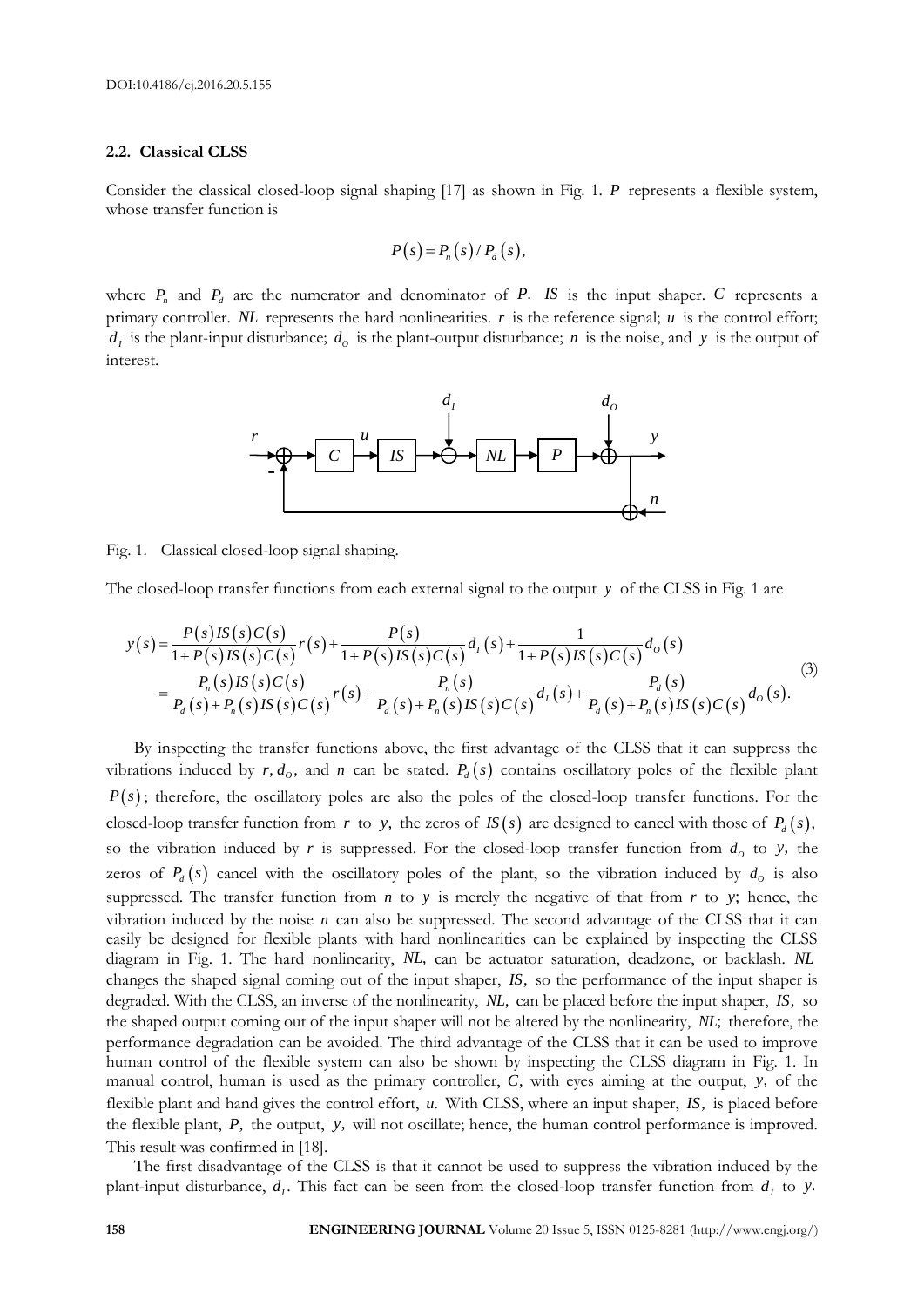The zeros of  $P_n(s)$  do not cancel with those of  $P_d(s)$ . Because non-zero initial conditions can be thought of as a plant-input disturbance [25], the CLSS cannot suppress the vibration induced by the non-zero initial conditions as well. The second disadvantage of the CLSS comes from the time-delay term in the input shaper (2). From Eq. (3), the transfer function of the input shaper, *IS*, appears in the denominator of the closed-loop transfer functions. Because the time-delay term,  $e^{-t_2 s}$ , is a transcendental function of  $s$ , conventional control design and stability analysis do not apply. Some rational-function approximation (e.g. Pade approximation) of the time-delay term must be applied, introducing additional uncertainty into the system. Moreover, the time-delay term in the CLSS results in non-minimum phase system which, according to [21], limits the performance of the control system by limiting the maximum achievable bandwidth. The third disadvantage of the CLSS was pointed out by Huey and Singhose [19] that the CLSS requires accurate plant model in order to avoid unexpected instability.

#### **2.3. CLSS with Classical Smith Predictor**

Consider the CLSS with the classical Smith predictor as shown in Fig. 2. The classical Smith predictor, *SM*, has a transfer function



Fig. 2. Closed-loop signal shaping with classical Smith predictor.

The closed-loop transfer functions from *r* and *d<sub>t</sub>* to *y* can be computed as\n
$$
y(s) = \frac{C(s)IS(s)P(s)}{1+C(s)P(s)}r(s) + P(s)\left(1-\frac{C(s)IS(s)P(s)}{1+C(s)P(s)}\right)d_t(s).
$$
\n(5)

Comparing Eq. (5) to Eq. (3), the transfer function of the input shaper, *IS*, is no longer present in the denominator of the closed-loop transfer functions. As a result, conventional control design and stability analysis can be applied to the closed-loop system.

There are two disadvantages of the system in Fig. 2. First, when the actual plant, P, and its model,  $\hat{P}$ ,

$$
y(s) = \frac{C(s)IS(s)P(s)}{1 + C(s)\hat{P}(s) - C(s)\hat{P}(s)IS(s)P(s)}r(s)
$$
\n
$$
+ \frac{P(s)(1 + C(s)\hat{P}(s) - C(s)\hat{P}(s)IS(s) + C(s)IS(s)P(s)}{1 + C(s)\hat{P}(s) - C(s)\hat{P}(s)IS(s) + C(s)IS(s)P(s)}d_{I}(s).
$$
\n(6)

It can be seen that when the plant uncertainty exists, the time delay from the input shaper, *IS*, is not removed in its totality from the denominator of the closed-loop transfer function and therefore still affects the control system. Second, if the disturbance,  $d_i$ , is present, the steady-state tracking error may not be zero.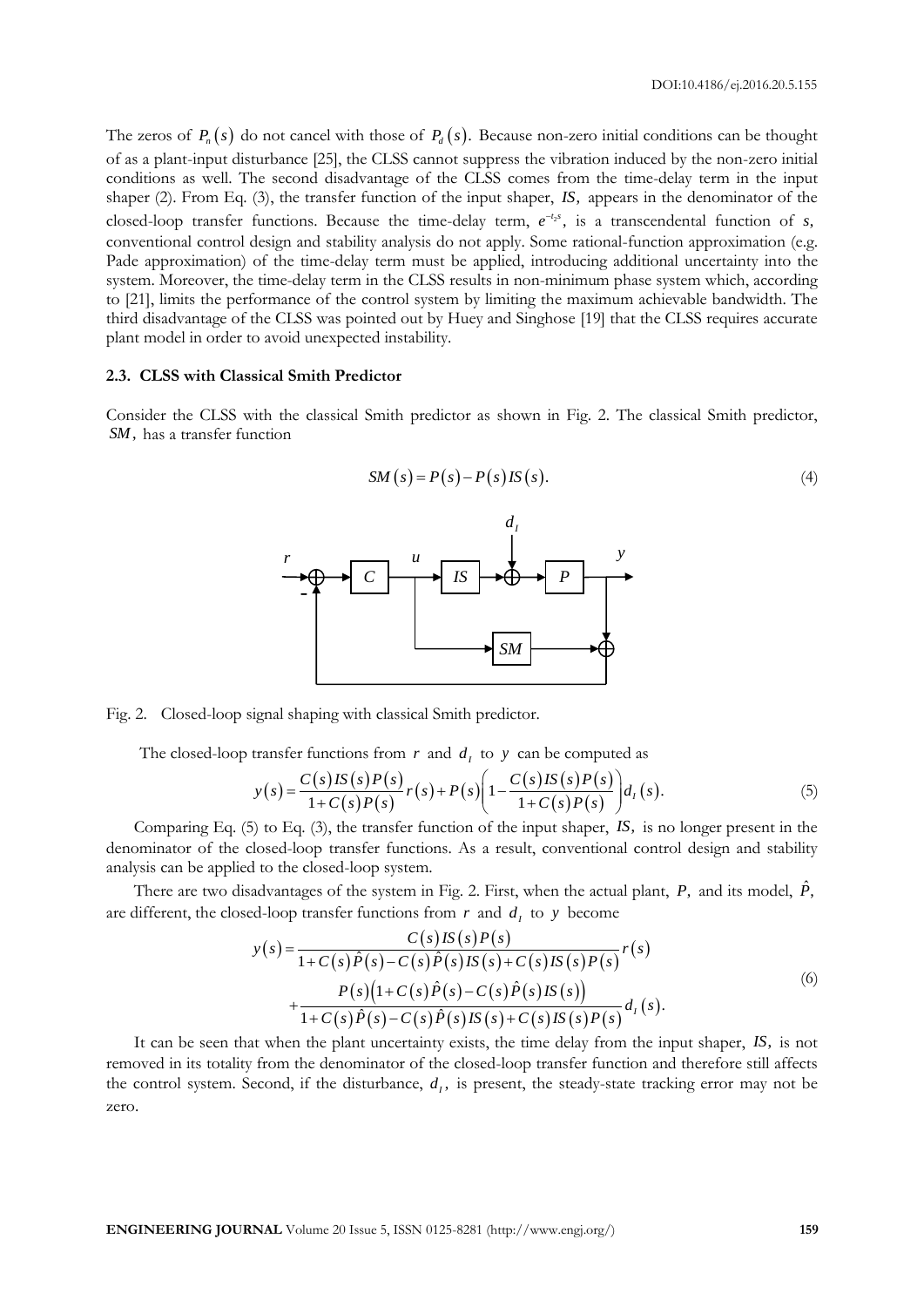#### **2.4. Flexible System with One Flexible Mode**

As an example, consider a flexible system with one flexible mode as shown in Fig. 3. In general, the system represents two entities, connected via a flexible part, which encompasses a large majority of actual rigidflexible systems. The driving one has an absolute position and mass of  $x_1$  and  $m_1$ , and the driven one has  $x_2$  and  $m_2$ .  $k_2$ ,  $c_1$ , and  $c_2$  are spring stiffness and two damping constants.  $f$  is the control force. The objective is to move both masses from the origin to a displacement *X* with zero residual vibrations and in a shortest time possible *T*, that is,



Fig. 3. Flexible system with one flexible mode.

The transfer function from 
$$
f(s)
$$
 to  $x_2(s)$  is given by  
\n
$$
P(s) = \frac{c_2 s + k_2}{s \left[ m_1 m_2 s^3 + (m_1 c_2 + m_2 c_2 + m_2 c_1) s^2 + (m_1 k_2 + m_2 k_2 + c_2 c_1) s + c_1 k_2 \right]}.
$$
\n(7)

For simplicity, the ZV input shaper (2) and a PI controller,

$$
C(s) = K_p \left( 1 + \frac{1}{T_i s} \right),\tag{8}
$$

where  $K_p$  and  $T_i$  are controller gains, are considered.

For simulation purpose, let  $c_1 = 50$  kg/s,  $c_2 = 0.1$  kg/s,  $m_1 = 1$  kg,  $m_2 = 2$  kg, and  $k_2 = 8$  kg/s<sup>2</sup>. The plant (7) has one flexible mode with  $\omega_n = 2$  rad/s and  $\zeta = 0.05$ . The ZV input shaper (2) has the impulse amplitudes  $A_1 = 0.541$  and  $A_2 = 0.459$  and the time location  $t_2 = 1.572$  s. The PI controller (8) was designed as  $K_p = 10$  and  $T_i = 20$ .

The reference,  $r$ , is a unit-step signal, and there exists a step plant-input disturbance,  $d<sub>I</sub>$ , of magnitude 10 during 150th to 300th seconds. Figure 4 shows the tracking result where the dash lines are the reference signal and the solid lines are the output,  $y = x_2$ , signal. Figure 4(a) shows the case without using the input shaper. The output is vibrating. Figure 4(b) shows the case when the CLSS with classical Smith predictor (4) was implemented. The input shaper in the CLSS setting suppresses most of the vibration from the reference signal. However, it cannot suppress the vibration induced by the plant-input disturbance. Moreover, it is a well-known result that the classical Smith predictor yields non-zero steady-state tracking error when disturbance is present (Section 9.8 of [26]).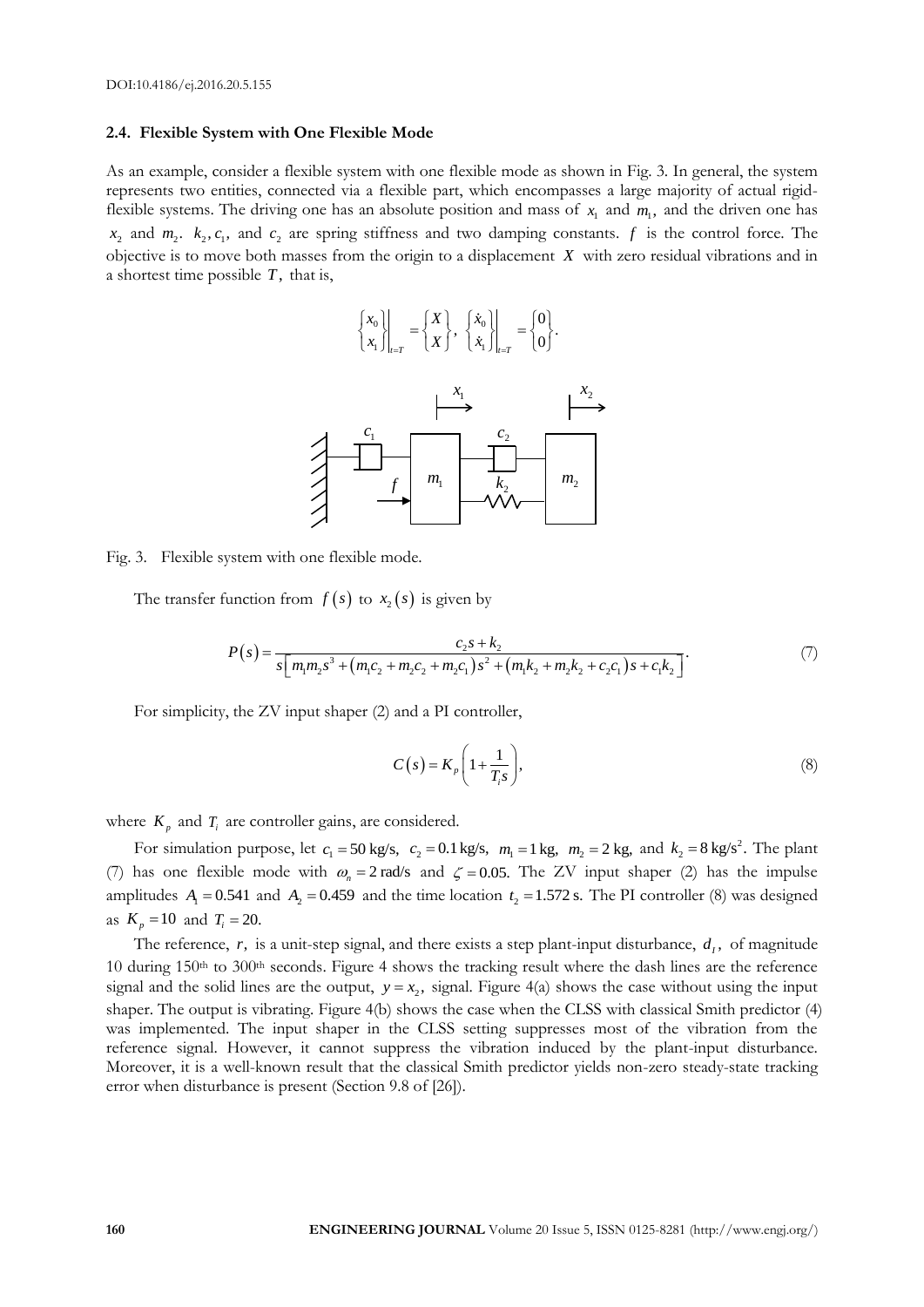

Fig. 4. Tracking result. (a) Without input shaper. (b) Use CLSS with classical Smith predictor as shown in Fig. 2. Dash lines are the reference signal; Solid lines are the output  $y = x_2$ .

To cope with the non-zero tracking error due to the disturbance, many researchers have already proposed the modifications to the classical Smith predictor. See, for example, two classical works by Watanabe and Ito [27] and Astrom *et al*. [28], a two degrees-of-freedom method by Normey-Rico and Camacho [29], and a recent publication by [30].

This paper applies a scheme, called *feedforward Smith predictor* [31], to eliminate non-zero tracking error due to the disturbance. In this scheme, the disturbance,  $d_i$ , is measured and is fed to the Smith predictor. By doing so, the effect of the disturbance is counteracted before it can change the output.

Our method is based on the quantitative feedback control [24]. The two disadvantages from using the classical Smith predictor, namely the uncertainty in the plant model causing unexpected performance degradation and the non-zero steady-state tracking error under the presence of the disturbance, will be considered.

#### **3. CLSS with Smith Predictor and Quantitative Feedback**

Figure 5 shows the proposed system. The input shaper, *IS*, is designed to suppress the vibration mode of the flexible plant, *P*. The classical Smith predictor, *SM*, removes the time delay of the input shaper from the loop so that conventional feedback control design can be applied. The feedback controller, *C*, attenuates the effect of the disturbance,  $d_i$ , and ensures closed-loop stability. The controller,  $C$ , together with the pre-filter,  $F$ , enables good tracking performance. The disturbance,  $d<sub>I</sub>$ , is measured and fed to the Smith predictor to eliminate non-zero tracking error due to the presence of the disturbance.



Fig. 5. CLSS with classical Smith predictor and quantitative feedback control.

Suppose the actual plant, P, and its model,  $\hat{P}$ , are different by a multiplicative uncertainty, given by  $P = \hat{P}(1 + \Delta_m),$ (9)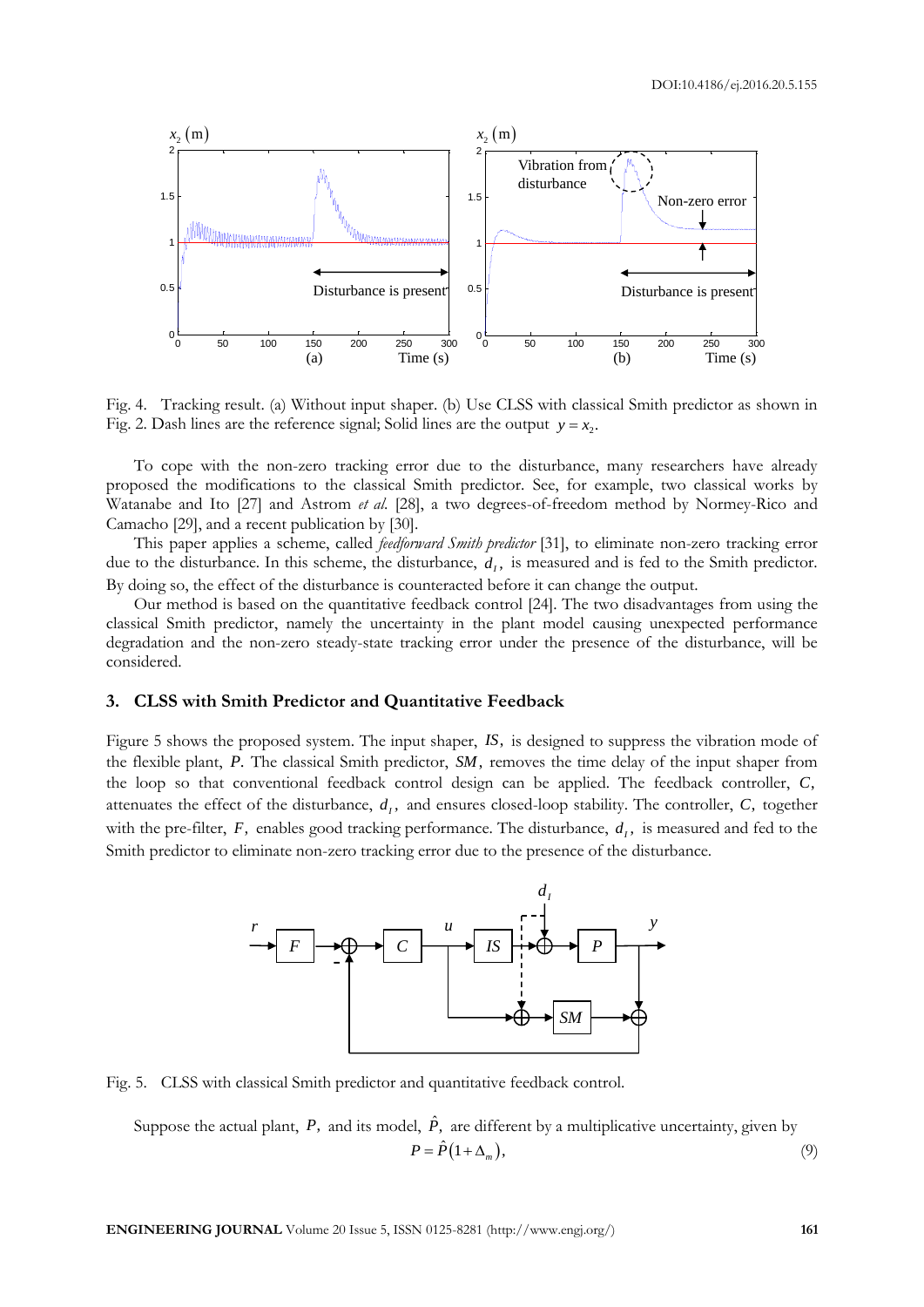are given by

where 
$$
\Delta_m
$$
 is some constant. From Eq. (6) and (9), the closed-loop transfer functions from  $r$  and  $d_t$  to  $y$   
are given by\n
$$
y(s) = \frac{F(s)C(s)IS(s)\hat{P}(s)(1+\Delta_m)}{1+C(s)[\hat{P}(s)(1+IS(s)\Delta_m)]}r(s) + \frac{\hat{P}(s)(1+\Delta_m)[1+C(s)\hat{P}(s)-C(s)\hat{P}(s)IS(s)]}{1+C(s)[\hat{P}(s)(1+IS(s)\Delta_m)]}d_t(s).
$$
 (10)

Note that the input shaper,  $IS(s)$ , is simply a time delay with unit steady-state amplitude. After the delay time, the term  $C(s)\hat{P}(s)-C(s)\hat{P}(s)$  *IS*  $(s)$  in (10) should go to zero. Using the fact that

$$
\left\|\hat{P}(s)(1+IS(s)\Delta_m)\right\|\leq \left\|\hat{P}(s)(1+\Delta_m)\right\|,
$$

Eq. (10) is comparable to

mparable to  
\n
$$
y(s) = \frac{F(s)C(s)IS(s)\hat{P}(s)(1+\Delta_m)}{1+C(s)[\hat{P}(s)(1+\Delta_m)]}r(s) + \frac{\hat{P}(s)(1+\Delta_m)IS(s)}{1+C(s)[\hat{P}(s)(1+\Delta_m)]}d_t(s).
$$

Hence, the proposed CLSS with Smith predictor and quantitative feedback control shown in Fig. 5 can be represented by a diagram in Fig. 6. The controller, *C*, and the pre-filter, *F*, will then be designed to cover the multiplicative plant uncertainty in (9) and to meet the tracking, stability margin, and plant-input disturbance rejection specifications.



Fig. 6. Comparable CLSS with classical Smith predictor and quantitative feedback control.

Consider again the plant (7). Suppose the plant parameters,  $c_1$ ,  $c_2$ , and  $k_2$ , have  $\pm 10\%$  uncertainties, that is,  $c_1 \in \{45, 50, 55\}$ ,  $c_2 \in \{0.09, 0.1, 0.11\}$ , and  $k_2 \in \{7.2, 8, 8.8\}$ . There are  $3^3 = 27$  plant variations. It is easy to show, for example, in [21] that these parametric uncertainties can be changed to the multiplicative uncertainties in the form (9).

Three frequency-domain specifications imposed are:

1) Stability margin

$$
\left| \frac{P(j\omega)C(j\omega)}{1+P(j\omega)C(j\omega)} \right| < 3 \text{ dB}, \ \forall \omega \in \{0.01, 0.1, 0.5, 1, 3, 5\} \text{ rad/s},\tag{11}
$$

2) Tracking

$$
\alpha(\omega) \le \left| \frac{P(j\omega)C(j\omega)F(j\omega)}{1 + P(j\omega)C(j\omega)} \right| \le \beta(\omega), \ \forall \omega \in \{0.01, 0.1, 0.5, 1\} \text{ rad/s},\tag{12}
$$

where the upper and lower bounds are given in Table 1.

3) Plant-input disturbance rejection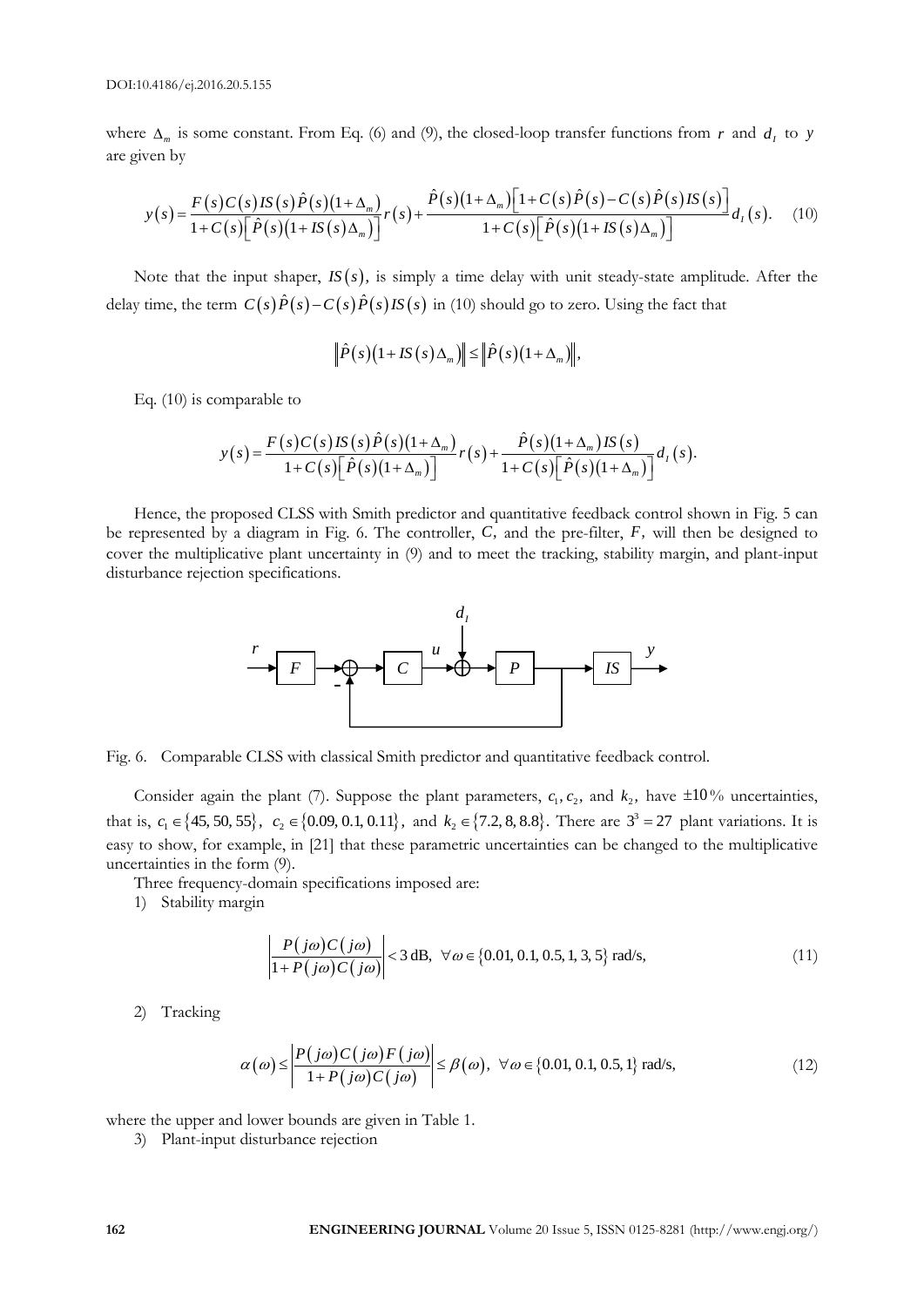$$
\left| \frac{P(j\omega)}{1 + P(j\omega)C(j\omega)} \right| < -10 \text{ dB}, \ \forall \omega \in \{0.01, 0.1, 0.5, 1\} \text{ rad/s.}
$$
\n(13)

Note that the stability margin specification (11) is equivalent to a gain margin of 4.65 dB and a phase margin of 41.46 degrees (see [24]). The tracking specification (12) was imposed to the maximum frequency of 1 rad/s, which is the designed closed-loop bandwidth of the system. This is because the natural frequency of the system (7) is 1.9 rad/s, so the closed-loop bandwidth is limited by the natural frequency. The plant-input disturbance rejection specification (13) was also imposed at low frequencies, up to the bandwidth. The stability margin specification (11) was imposed for all frequencies, including the high frequencies beyond the bandwidth.

Table 1. Upper and lower tracking bounds.

| $\omega$ (rad/s)      | $0.01 \quad 0.1$ |             | (0.5) |    |
|-----------------------|------------------|-------------|-------|----|
| $\beta(\omega)$ (dB)  | 0.5              | 0.5         | 0.5   |    |
| $\alpha(\omega)$ (dB) | $-0.5$           | $-0.5 -0.5$ |       | -5 |

For each frequency,  $\omega$ , the three frequency-domain specifications (11)-(13) were converted into three bounds on the Nichols chart. The three bounds were intersected with one another to create one worst-case bound. In Fig. 7, there are six worst-case bounds for six frequencies,  $\omega \in \{0.01, 0.1, 0.5, 1, 3, 5\}$  rad/s.

**ENG** in the simular strengthenial of 1168, You  $\neq$  1068, You  $\neq$  1068, Work 20 ABS and a phase<br>
uncheon Called Abdiling simple specification (11) is considered to a gain single of 4.65 dB and a phase<br>
uncheon Called The open-loop shape of  $L(j\omega) = P(j\omega)C(j\omega)$ , which is the plot between the open-loop phase,  $L(j\omega)$ , versus the open-loop gain,  $|L(j\omega)|$ , was shaped by altering the controller,  $C(s)$ . Each frequency on the open-loop shape must lie in the allowable region of the bounds. For our three specifications (11)- (13), the allowable regions are either above or outside the bounds. Figure 7(a) shows the open-loop shape before the loop shaping, that is, the controller is  $C(s) = 1$ . It can be seen that an addition of 30-dB gain is required for the frequency 0.5 rad/s to satisfy its bound. However, lower gains are required for frequencies of 1 rad/s to 3 rad/s, which are around the natural frequency, to avoid violating their bounds.

To achieve this, an integrator, real poles and zeros, and complex poles and zeros were appended to the controller,  $C(s)$ . The final form of the controller is

$$
C(s) = \frac{132.6(s+0.25)(s+0.388)(s+50)(s^2+0.21s+4)}{s(s+80)(s+0.644)(s^2+4s+6)}.
$$

Figure 7(b) contains the open-loop shape after the loop shaping. The bounds are satisfied for all frequencies. The pre-filter,  $F(s)$ , were designed to shift the closed-loop Bode magnitude plots to be within the tracking lower and upper bounds. The final form of the pre-filter is

$$
F(s) = \frac{1.07}{(s + 1.07)}.
$$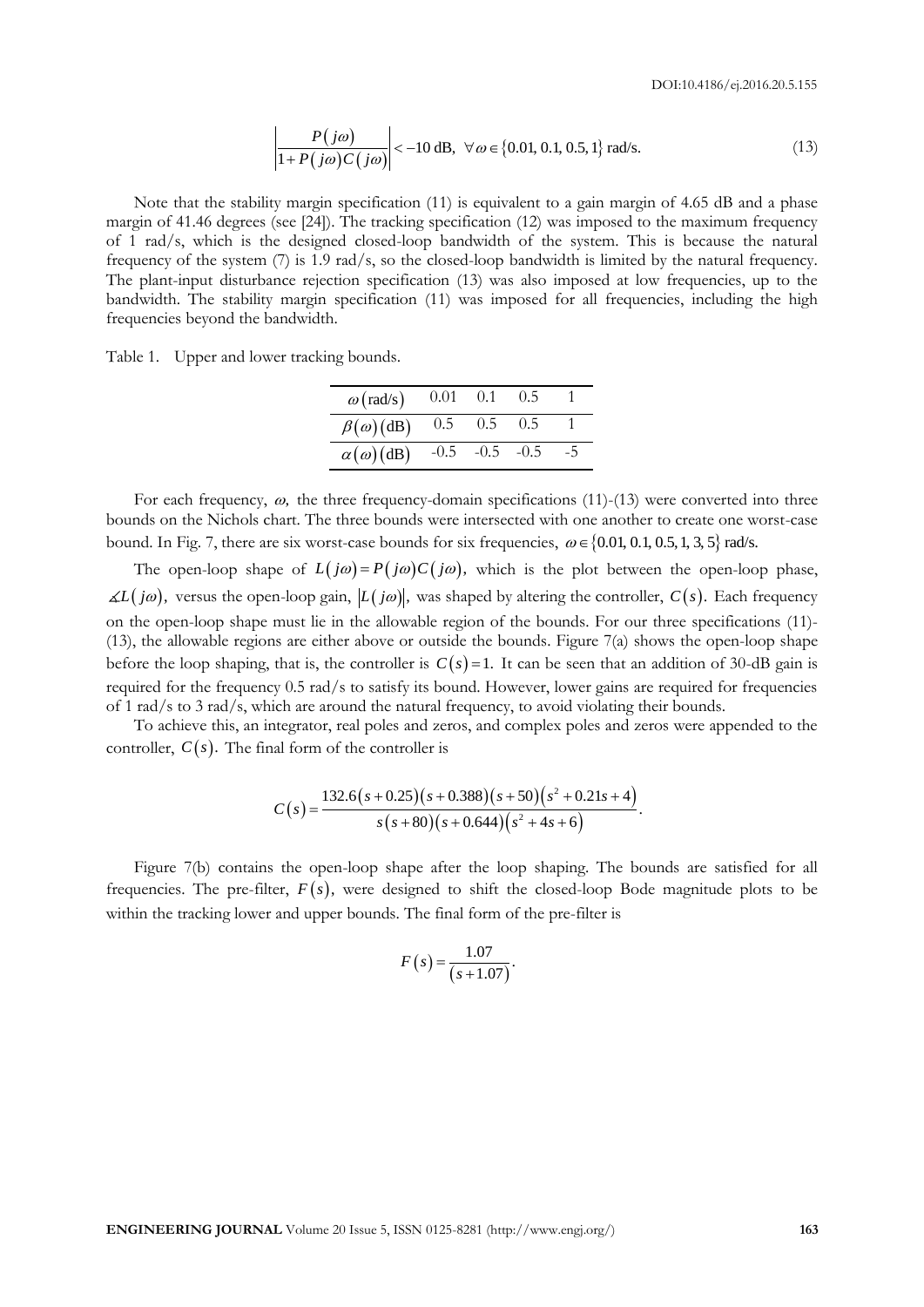

Fig. 7. Loop shaping for  $C(s)$ . (a) Before shaping. (b) After shaping.

The frequency-domain simulation result is given in Fig. 8. The stability margin specification is shown in Fig. 8(a), the tracking specification in Fig. 8(b), and the plant-input disturbance rejection in Fig. 8(c). Solid lines are those of the 27 plant variations. The asterisks mark the upper and lower limits of each specification. It can be seen that all specifications are met by the quantitative feedback control for each frequency of interest.

The time-domain simulation result is given in Fig. 9. Figure 9(a) shows the second-mass position output,  $y = x_2$ , when the proposed CLSS with Smith predictor and the quantitative feedback controller (shown in Fig. 5) was used. The reference, *r*, is the unit-step signal, and the disturbance is a step-signal with a magnitude of 10. The disturbance exists from the 150<sup>th</sup> second onwards. These reference and disturbance are the same as those used to produce the result in Fig. 4. The plot is for the nominal plant only, that is, when the plant parameters,  $c_1, c_2$ , and  $k_2$  take their middle values. By comparing the result in Fig. 9(a) with the result in Fig. 4(b), when the CLSS was used with the Smith predictor and the PI controller, the proposed system reduces the settling time by 400%, reduces the peak occurred from the disturbance by 250%, and the non-zero steady-state tracking error is removed. Note that the comparable block diagram in Fig. 6 may be used during the design of the quantitative feedback controller; however, it should not be used to simulate the closed-loop system in place of the original block diagram in Fig. 5.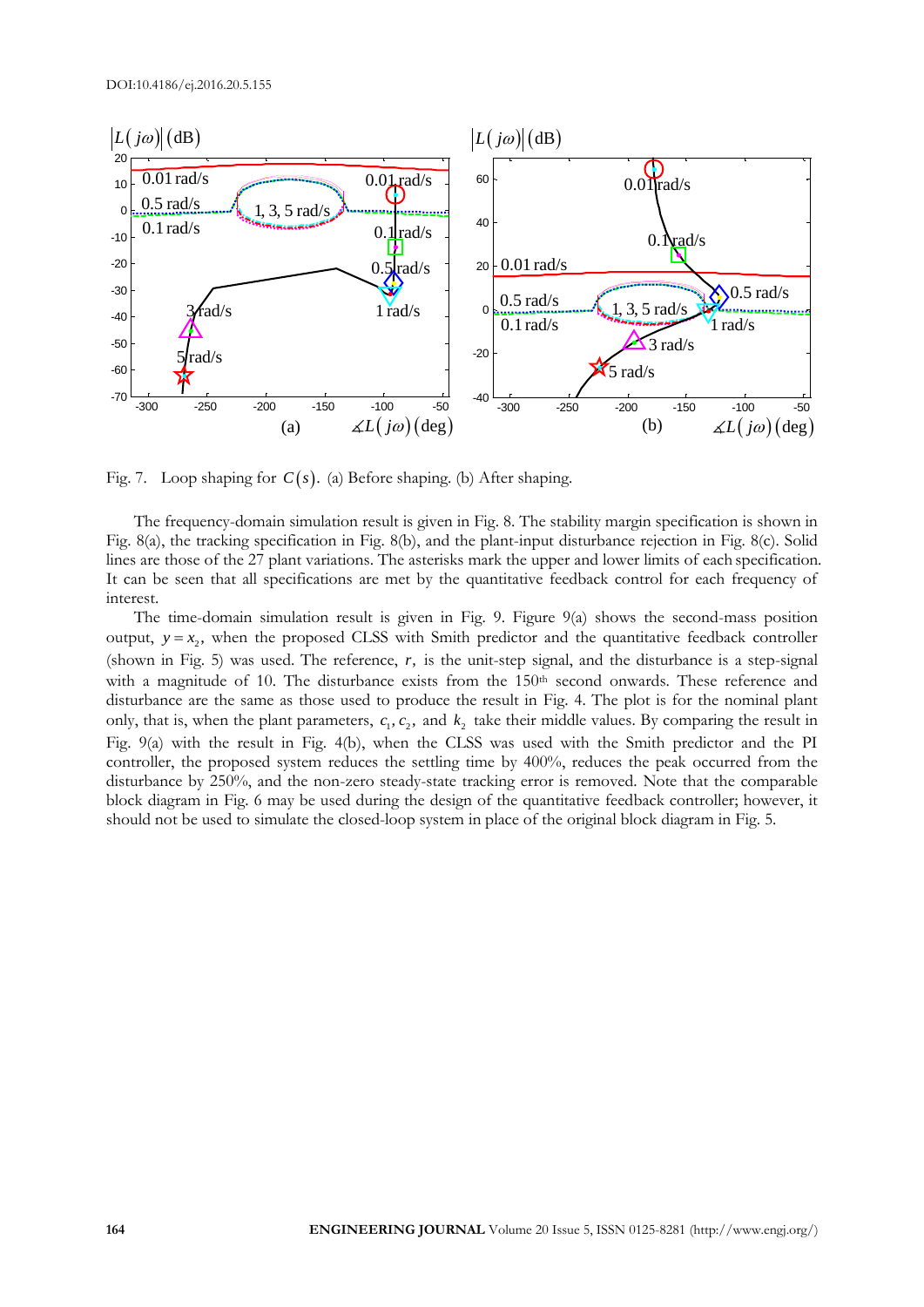

Fig. 8. Frequency-domain simulation result: (a) Stability margin; (b) Tracking; (c) Plant-input disturbance rejection.

Figure 9(b) shows the simulation result of the proposed system without the Smith predictor (Fig. 5 without the Smith predictor, SM). Performance of the control system is degraded as seen from higher level of vibration from both the reference and disturbance signals. This is because, without the Smith predictor, the system looses its capability to foresee its output after the time delay. Hence, the controller can be misled by the current output signal causing performance degradation. Figure 9(c) contains the simulation result of the case of Fig. 9(a) for all 27 plant variations. It can be seen that the robust stability and robust performance when the plant is uncertain can be guaranteed using the proposed system.

Table 2 summarizes the quantitative performance of the four cases, which are without input shaper (Fig. 4(a)), traditional CLSS with Smith predictor (Fig. 4(b)), proposed system without Smith predictor (Fig. 9(b)), and proposed system with Smith predictor (Fig. 9(a)). The proposed system with Smith predictor quantitatively outperforms the rest in terms of settling time, peak overshoot, average residual vibration amplitude, and steady-state error.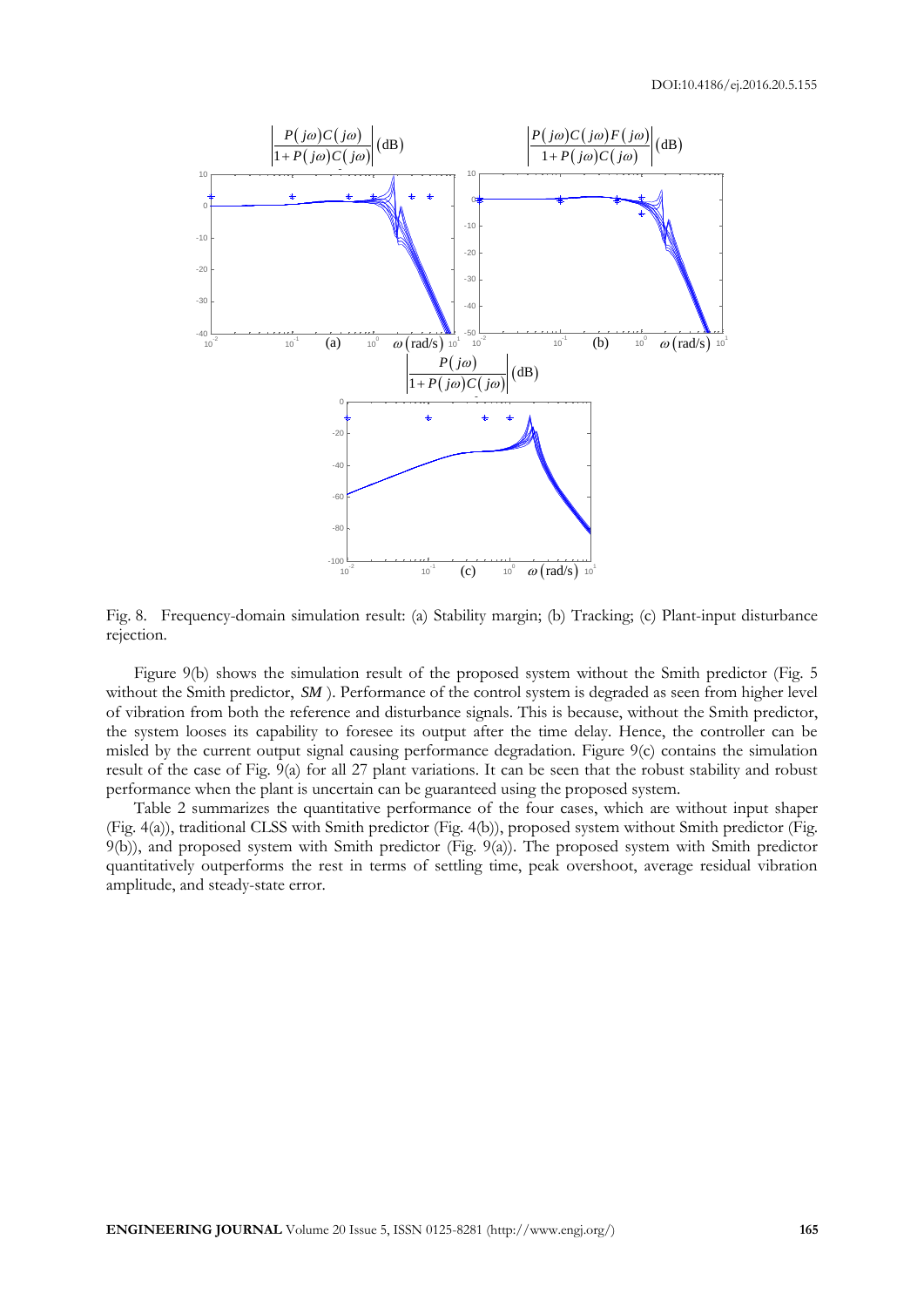|                                                                         | Unit-step reference     |                          |                                                      |                         | Unit-step disturbance    |                                                      |                               |
|-------------------------------------------------------------------------|-------------------------|--------------------------|------------------------------------------------------|-------------------------|--------------------------|------------------------------------------------------|-------------------------------|
|                                                                         | Settling<br>time<br>(s) | Peak<br>overshoot<br>(m) | Average<br>residual<br>vibration<br>amplitude<br>(m) | Settling<br>time<br>(s) | Peak<br>overshoot<br>(m) | Average<br>residual<br>vibration<br>amplitude<br>(m) | Steady-<br>state error<br>(m) |
| Without<br>input shaper<br>(Fig. 4(a))                                  | 59                      | 0.23                     | 0.53                                                 | 85                      | 0.75                     | 0.35                                                 | $\boldsymbol{0}$              |
| Traditional<br><b>CLSS</b><br>with<br>Smith<br>predictor<br>(Fig. 4(b)) | 59                      | 0.17                     | 0.03                                                 | 85                      | 0.80                     | 0.03                                                 | 0.18                          |
| Proposed<br>system<br>without<br>Smith<br>predictor<br>(Fig. 9(b))      | 21                      | 0.51                     | 0.15                                                 | 23                      | 0.46                     | 0.09                                                 | $\boldsymbol{0}$              |
| Proposed<br>system with<br>Smith<br>predictor<br>(Fig. 9(a))            | 15                      | 0.13                     | $\overline{0}$                                       | 24                      | 0.38                     | 0.04                                                 | $\boldsymbol{0}$              |

Table 2. Comparison of the quantitative performance.

#### **4. Conclusions**

This paper presents a novel idea of integrating the Smith predictor into the closed-loop signal shaping (CLSS) system. The Smith predictor removes the time delay, from using the input shaper inside the loop, from the closed-loop characteristic equation. As a result, standard feedback control design and analysis can be applied. It was shown in the paper that, when the actual plant and the plant model are different by a multiplicative uncertainty, the closed-loop system can be casted as a standard quantitative feedback controller problem. Robust stability and good robust performance (in tracking and disturbance rejection) can be obtained with the quantitative feedback control for all plant uncertainties. All the advantages of the CLSS are preserved whereas significant improvements on the CLSS can be seen.

Smith predictor is an old concept, but it is still not obsoleted. Most existing commercial controller products, especially those for process control, still use Smith predictor as their main algorithm for handling the time delays. Using the Smith predictor in the Closed-Loop Signal Shaping is a novel concept, proposed by the authors of this paper. This paper is the very first paper that discusses this concept in details. The most important benefits are the improved control bandwidth and the eligibility of using various feedback controllers.

Future work includes applying the proposed technique to experimental flexible systems, to manual control, and to flexible systems having multiple flexible modes. In manual control, human controls the flexible systems and is analogous to a feedback controller. It was shown in a recent work by [18] that manual control of flexible systems benefited from the closed-loop signal shaping. It is believed that using the Smith predictor should increase the bandwidth of the human control and should lead to improved tracking performance. In flexible systems having multiple flexible modes, multiple input shapers are required, each for one flexible mode. Each input shaper has different time delay from the others and may require one Smith predictor to remove the time delay from the loop.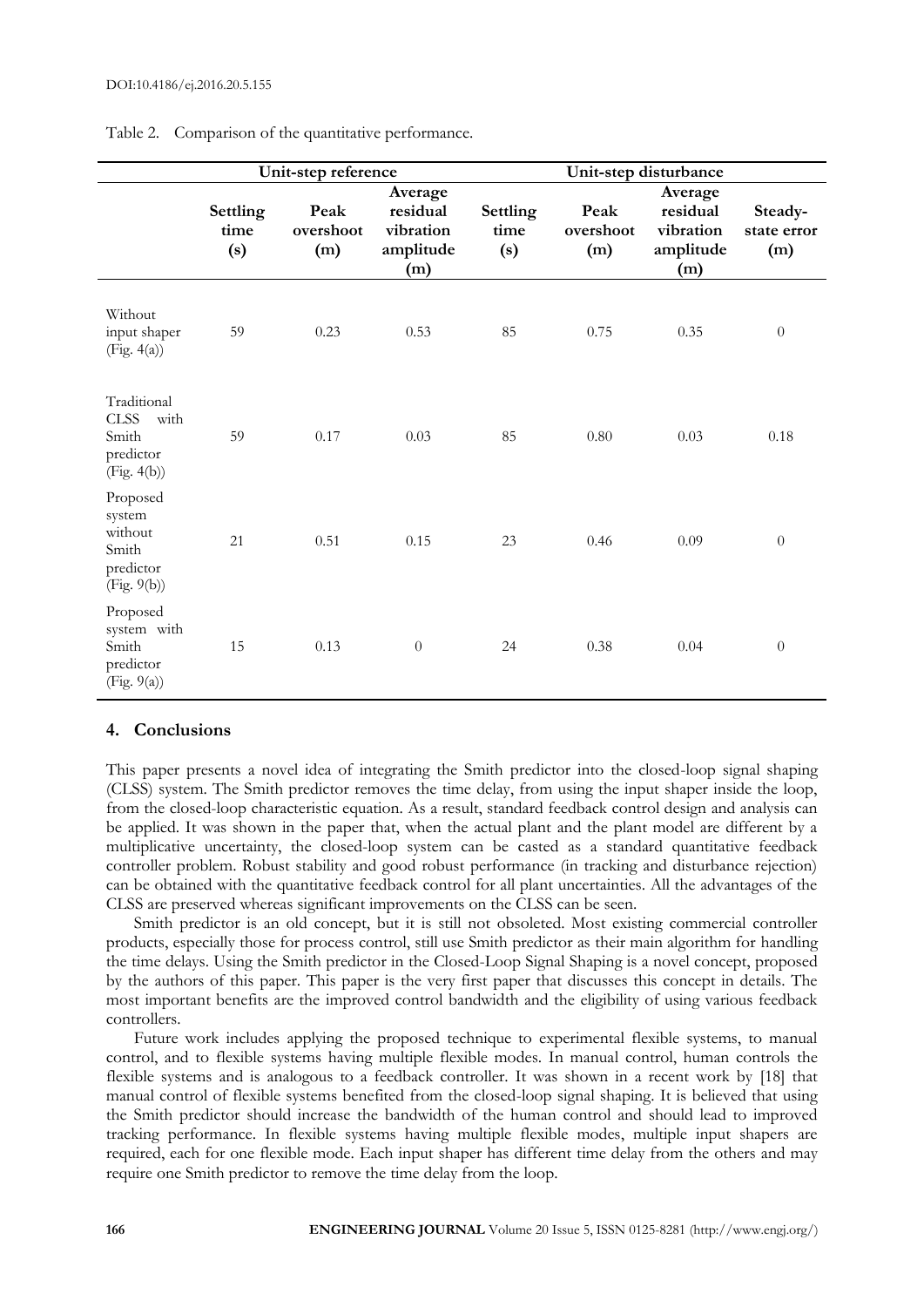

Fig. 9. Time-domain simulation result: (a) The proposed system (CLSS with Smith predictor and quantitative feedback); (b) CLSS without Smith predictor; (c) The proposed system for all 27 plant variations.

#### **References**

- [1] O. J. M. Smith, "Posicast control of damped oscillatory systems," *Proceedings of the IRE*, vol. 45, pp. 1249-1255, September 1957.
- [2] N. C. Singer and W. C. Seering, "Preshaping command inputs to reduce system vibration," *ASME J. of Dynamics System, Measurement and Control*, vol. 112, pp. 76-82, March 1990.
- [3] K. L. Sorensen, W. Singhose, and S. Dickerson, "A controller enabling precise positioning and sway reduction in bridge and gantry cranes," *Control Engineering Practice*, vol. 15, pp. 825-837, July 2007.
- [4] J. Stergiopoulos and A. Tzes, "An adaptive input shaping technique for the suppression of payload swing in three-dimensional overhead cranes with hoisting mechanism," in *Proc. IEEE Conference on Emerging Technologies and Factory Automation*, Patras, Greece, 2007, pp. 565-568.
- [5] D. Blackburn, J. Lawrence, J. Danielson, W. Singhose, T. Kamoi, and A. Taura, "Radial-motion assisted command shapers for nonlinear tower crane rotational slewing," *Control Engineering Practice,* vol. 18, pp. 523-531, 2010.
- [6] E. Maleki and W. Singhose, "Swing dynamics and input-shaping control of human-operated doublependulum boom cranes," *Journal of Computational and Nonlinear Dynamics*, vol. 7, pp. 1-10, 2012.
- [7] W. Chatlatanagulchai, S. Chotana, and C. Prutthapong, "Extremum-seeking gain-scheduled adaptive input shaping applied to flexible-link robot," *Kasetsart Journal: Natural Science,* vol. 49, pp. 451-464, March 2015.
- [8] W. Chatlatanagulchai and K. Saeheng, "Real-time reference position shaping to reduce vibration in slewing of a very-flexible-joint robot," *Journal of Research in Engineering and Technology*, vol. 6, pp. 51-66, January 2009.
- [9] Y. Baozeng and Z. Lemei, "Hybrid control of liquid-filled spacecraft maneuvers by dynamic inversion and input shaping," *AIAA Journal*, vol. 52, pp. 618-626, March 2014.
- [10] Y. Zhang and J.-R. Zhang, "Combined control of fast attitude maneuver and stabilization for large complex spacecraft," *Acta Mechanica Sinica*, vol. 29, pp. 875-882, December 2013.

**ENGINEERING JOURNAL** Volume 20 Issue 5, ISSN 0125-8281 (http://www.engj.org/) **167**